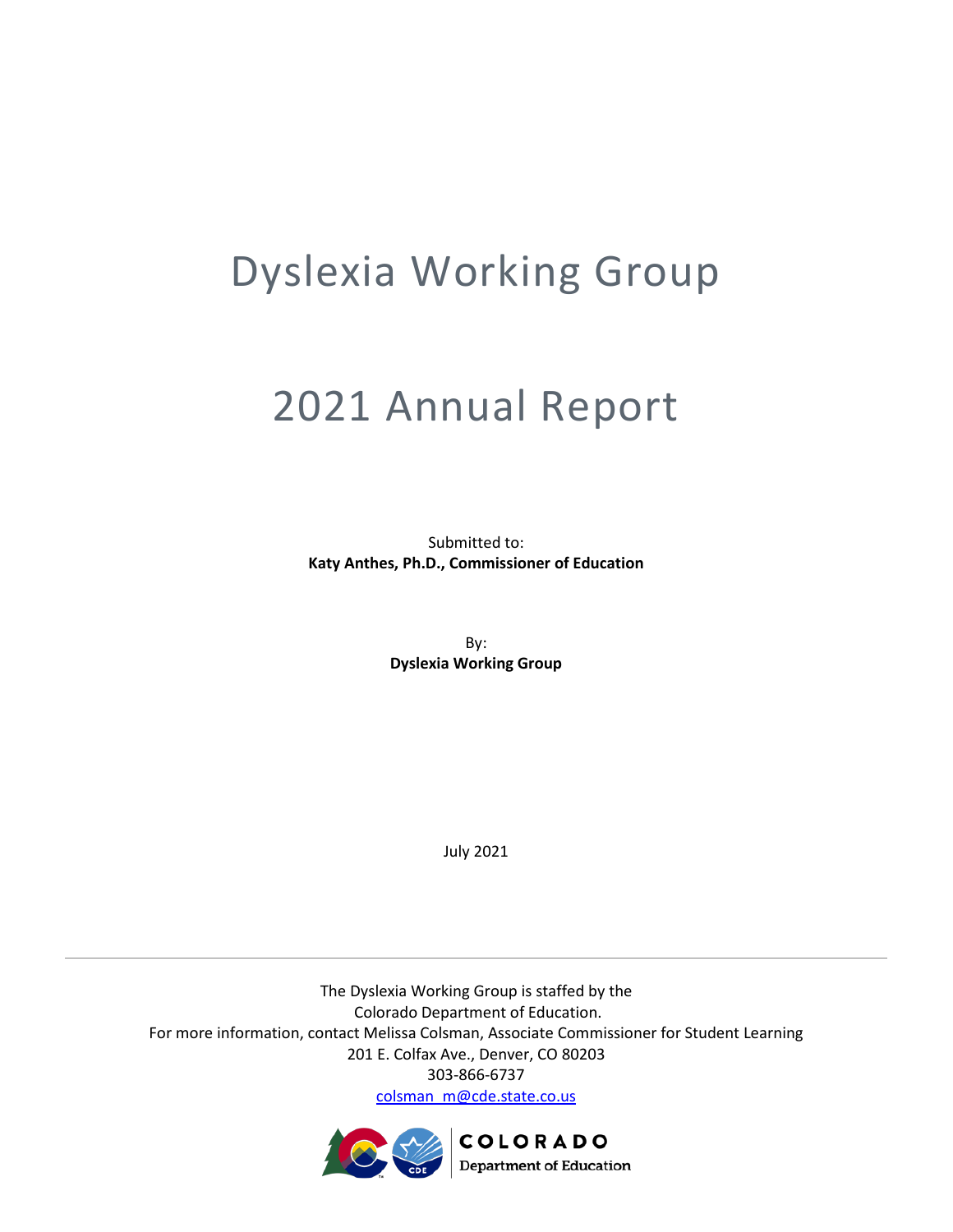

# Table of Contents

| Introduction                                 | 3  |
|----------------------------------------------|----|
| About the Dyslexia Working Group             |    |
| Membership and Facilitation                  | 3  |
| Members of the Dyslexia Working Group        |    |
| Facilitation the Dyslexia Working Group      |    |
| Recommendations                              | 5  |
| Recommendation #1                            |    |
| Recommendation #2                            |    |
| Recommendation #3                            |    |
| Recommendation #4                            |    |
| Next Steps for the Dyslexia Working Group    | 7  |
| Planned Activities for 2021-2022 School Year |    |
| Appendices                                   | 8  |
| Appendix A                                   |    |
| Potential Indicators of Dyslexia by Grade    |    |
| References                                   | 13 |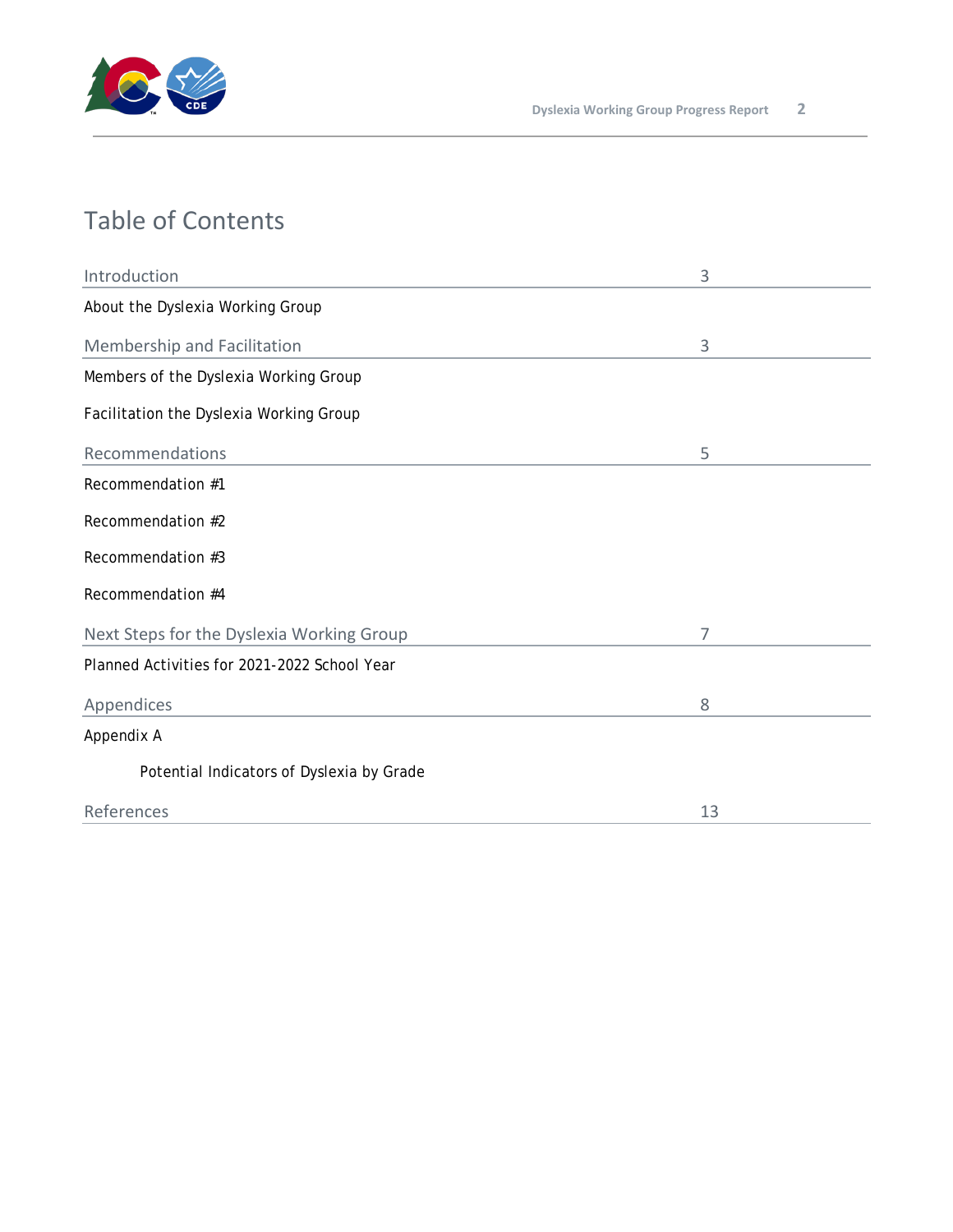

## Introduction

During the 2019 legislative session, the Colorado General Assembly called for the creation of a Dyslexia Working Group (DWG) through the passage of H.B. 19-1134. *See* section 22-20.5-103, C.R.S. Under the statute, the Commissioner of Education was required to convene a working group to improve the educational outcomes for student with dyslexia. The DWG has seven tasks outlined in statute:

- 1. Analyze current national and statewide data related to students identified as having dyslexia, including but not limited to identification rates and achievement rates;
- 2. Analyze the implementation and demonstrated effectiveness in other states of statewide legislation for dyslexia screening, educator training, and other dyslexia related laws;
- 3. Identify and recommend appropriate dyslexia screening tools and processes as well as comprehensive assessments that address the recognized challenges of dyslexia, including phonological processing, phonemic awareness, and decoding and encoding skills;
- 4. Identify and recommend a statewide plan for supporting students who are identified as having dyslexia, including specific intervention structures and their components, which must include evidence-based interventions, progress-monitoring systems, and data collection systems;
- 5. Identify and recommend components of dyslexia awareness training for Colorado educators, including the content, target audience, time frame for training, and projected cost;
- 6. Identify and recommend educator training for in-state approved programs of preparation for teacher and alternative teacher programs and recommended training for current educators, based on effective practice in other states, as well as recommendation from state and national organizations focusing on literacy. The recommendations concerning educator training may include the content, target audience, time frame for training, and projected cost; and,
- 7. Provide recommendations to CDE concerning the design and implementation of the pilot program.

In addition, the Dyslexia Working Group must, "analyze and integrate, as appropriate, the work and recommendations of other previous and ongoing state initiative related to improving the identification and support of students who have dyslexia" 22-20.5-103(3), C.R.S.

## Membership and Facilitation

## **Members of the Dyslexia Working Group**

The authorizing legislation for the DWG required the group to include the following members:

- A parent of a child identified with dyslexia;
- A parent of a child identified with dyslexia and a disability;
- A school district literacy specialist;
- A school district director of special education;
- A state or national literacy expert;
- A state of national dyslexia expert;
- Two elementary grade teachers, one of whom teaches in a rural or small rural school district;
- A principal of an elementary school in rural school district or an employee of a BOCES who has expertise as a literacy specialist;
- A faculty member of an IHE who teaches in an approved educator preparation program for elementary grade teachers; and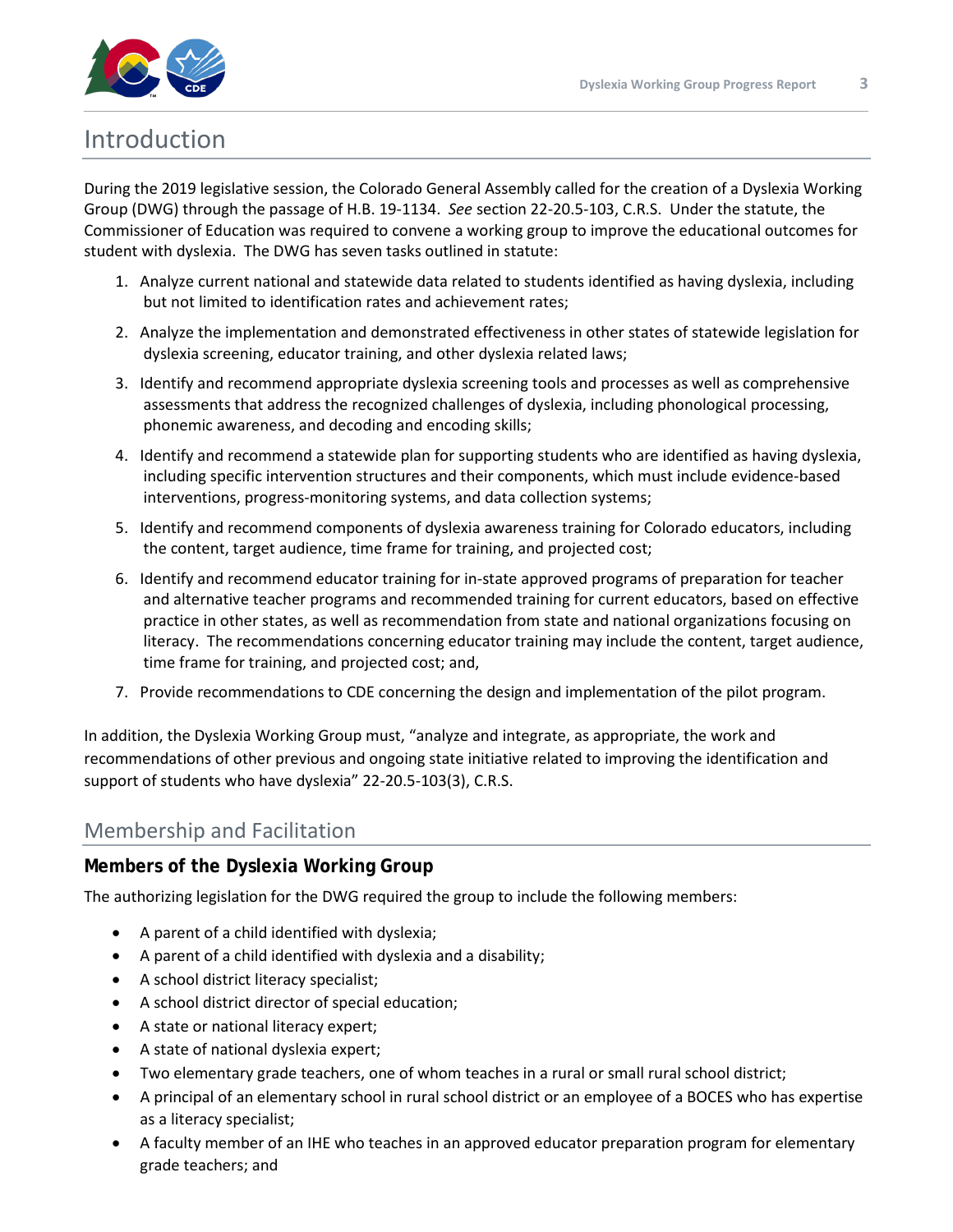

• A member of the local chapter of the international dyslexia association.

In 2019, CDE solicited nominations and applications for the DWG to determine appointment recommendations for the Commissioner of Education. CDE recommended applicants to the Commissioner for appointment based on the quality of their application packet and their ability to serve through the duration of the working group. At the direction of the Commissioner, CDE made it a priority to include members who were representative from across the state, including small rural and rural districts, urban and suburban districts. Table 1 shows the membership of the DWG.

| <b>Member</b>             | <b>Region</b>           | Role                                                                                                                                                                              |
|---------------------------|-------------------------|-----------------------------------------------------------------------------------------------------------------------------------------------------------------------------------|
| John Alexander            | Out of<br><b>State</b>  | A state or national literacy expert                                                                                                                                               |
| <b>Jamie Brackney</b>     | <b>Pikes Peak</b>       | A parent of a child who is identified as having dyslexia and a<br>disability                                                                                                      |
| <b>Alex Christy</b>       | <b>Metro</b><br>Area    | Two elementary grade teachers, one of whom teaches in a rural<br>school district or a small rural school district                                                                 |
| <b>Kathleen Collins</b>   | <b>Northwest</b>        | A principal who is employed at an elementary school in a rural<br>school district or an employee of a board of cooperative services<br>who has expertise as a literacy specialist |
| <b>Tamara Durbin</b>      | <b>Northeast</b>        | A school district director of special education                                                                                                                                   |
| <b>Amanda Harris</b>      | West<br>Central         | Two elementary grade teachers, one of whom teaches in a rural<br>school district or a small rural school district                                                                 |
| <b>Karin Johnson</b>      | <b>Metro</b>            | A parent of a child who is identified as having dyslexia and a<br>disability                                                                                                      |
| <b>Andrea Kamper</b>      | <b>Northwest</b>        | A parent of a child who is identified as having dyslexia                                                                                                                          |
| <b>Karen Leopold</b>      | <b>Metro</b><br>Area    | A member of the local chapter of an international dyslexia<br>association                                                                                                         |
| <b>Kathy McCall</b>       | <b>North</b><br>Central | A school district literacy specialist                                                                                                                                             |
| Laura Santerre-<br>Lemmon | <b>Metro</b><br>Area    | A state or national dyslexia expert                                                                                                                                               |
| <b>Jennifer Urbach</b>    | <b>North</b><br>Central | A faculty member of an institution of higher education who teaches<br>in an approved educator preparation program for elementary grade<br>teachers                                |

#### **TABLE 1: Dyslexia Working Group Membership by Region and Role**

Members serve two-year terms and may opt to serve a second term. At the end of the first two-year term, the following positions were open:

- A parent of a child who is identified as having dyslexia
- An elementary teacher who teaches in a non-rural or small rural school district
- A principal who is employed at an elementary school in a rural school district or an employee of a board of cooperative services who has expertise as a literacy specialist
- A member of the local chapter of an international dyslexia association
- A state or national literacy expert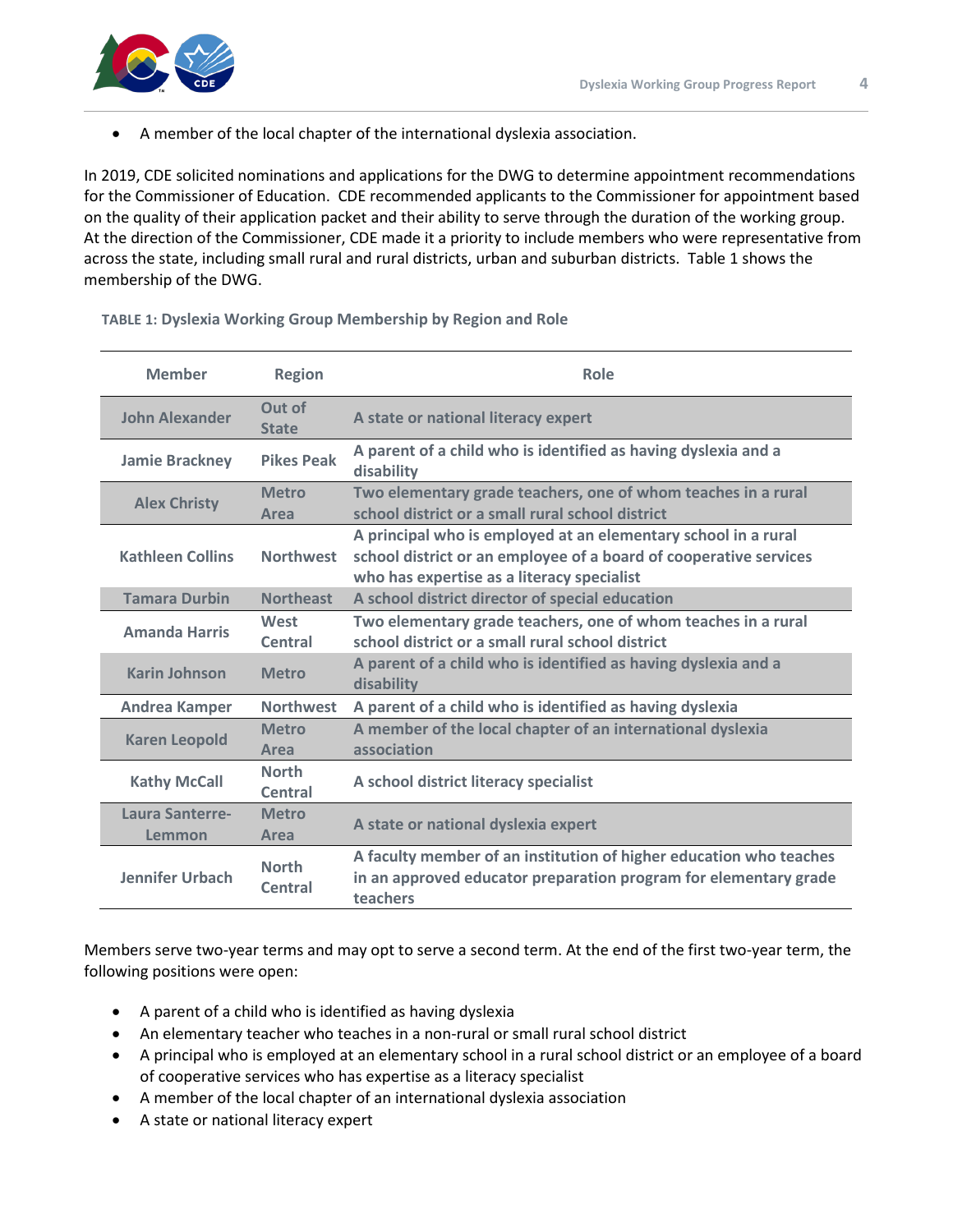

CDE conducted an application process in the spring of 2021 to fill the positions, and at the time of the publication of this report, the application review process was underway.

## **Facilitation of the Working Group**

For the 2019-20 school year, the department scheduled the DWG meetings for the following dates:

- September 20, 2019
- October 17, 2019
- December 6, 2019
- January 8, 2020
- March 12, 2020
- April 8, 2020
- May 22, 2020

Due to the COVID-19 health crisis, the DWG conducted their work through online virtual meetings. All meetings of the DWG were open to the public; however, only working group members have an active role in the meeting. CDE has developed a DWG webpage (http://www.cde.state.co.us/coloradoliteracy/codyslexiaworkgroup) where all meeting dates, locations, and notes are posted for transparency.

The DWG has formed three teams that focus on the different components of the DWG's charge. The teams for the 2020-21 school year were (1) indicators of dyslexia, (2) screening tools and processes, and (3) dyslexia awareness training for Colorado educators. Team leads met with the facilitator to determine the agenda for the small working groups and for the DWG virtual meetings.

## Recommendations

## **Recommendation #1**

The DWG recommends that CDE share the DWG recommendations and resources with Colorado agencies and embed the recommendations and resources into the CDE initiatives to include, at a minimum, the following:

## **Colorado Department of Education**

- Colorado Department of Education Dyslexia Website and Handbook
- Colorado Educator Licensing, Preparation, and Licensing Unit
- Colorado Preschool Program
- Colorado READ Act
- Comprehensive Early Literacy Grant Program
- Comprehensive Literacy State Development Grant (CLSD)
- Early Literacy Grant
- Exceptional Student Services Unit (ESSU) including Child Find
- Growing Readers Together (GRT) Early Literacy Librarian Team
- Multi-tiered Systems of Support (MTSS)
- Preschool Special Education
- Positive Behavior Support and Intervention (PBIS)
- RANDA, Educator Evaluation, embed Science of Reading under Quality 1

#### **College and Teacher Preparation Programs**

- Colorado Alternative Teacher Education Programs
- Colorado Community College System (CCCS)
- Colorado Institutes of Higher Education (IHE)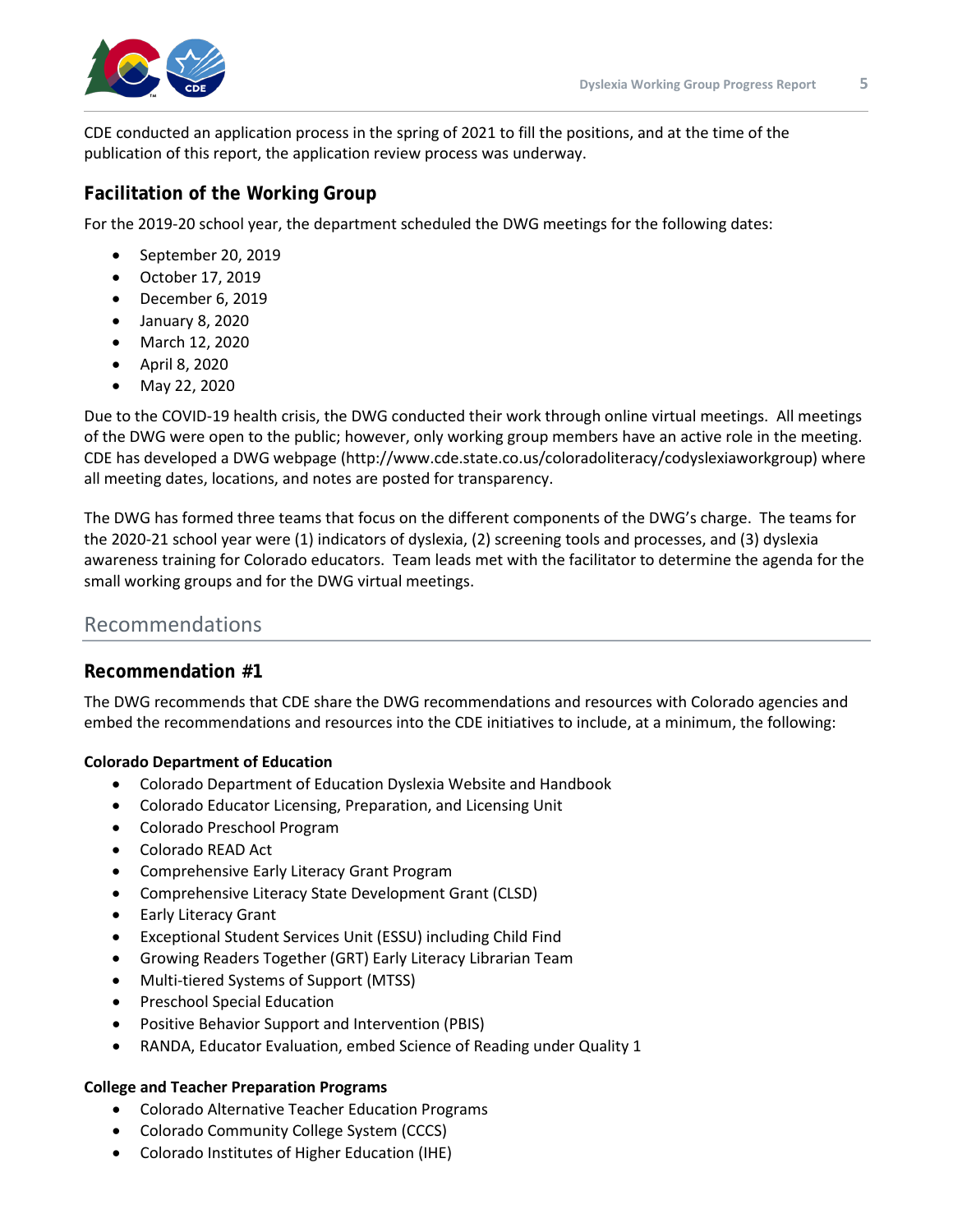

- Colorado College and University Teacher Preparation Programs
- CEEDAR Module of Dyslexia
- Colorado School Psychology Preparation Programs
- Colorado Speech Language Pathology Preparation Programs

#### **Colorado Governmental Agencies**

- Colorado Department of Corrections
- Colorado Juvenile Detention Centers
- Colorado Department of Health and Human Services

#### **Educator Training Opportunities**

- Colorado Association of School Executives (CASE)
- Colorado Association of School Boards (CASB)
- Colorado BOCES Association (CBA)
- Colorado Branch of the Reading League
- Colorado Consortium of Special Education Directors
- Colorado Education Association (CEA)
- Colorado Nonprofits
- Institutes of Higher Education
- Rocky Mountain Branch of the International Dyslexia Association

Embedding the dyslexia work into existing structures will lead to a higher level of sustainability and should include cross training and sharing of resources within CDE.

#### **Recommendation #2**

The DWG recommends that CDE embed the DWG's Potential Indicators of Dyslexia by Grade Level (see Appendix A) within existing Colorado and CDE initiatives identified in Recommendation #1 and share with the additional groups the DWG identified (college and teacher preparation programs, Colorado government agencies, and educator training opportunities). The purpose of the Indicators is to inform teachers in dyslexia screening and/or evaluation processes.

#### **Recommendation #3**

The DWG recommends that CDE revise the current CDE READ Act interim assessment review rubric by including the dyslexia indicators by the end of October 2021 and share information with the groups the DWG identified (i.e., CDE, college and teacher preparation programs, Colorado government agencies, and educator training opportunities).

#### **Recommendation #4**

The DWG recommends CDE use the revised rubric to review current READ Act interim assessments by July 2022 and share that information with the groups the DWG identified (i.e., CDE, college and teacher preparation programs, Colorado government agencies, and educator training opportunities). Following the review, the DWG recommends that CDE include a chart that indicates which subtests of approved interim measures assess specific dyslexia indicators.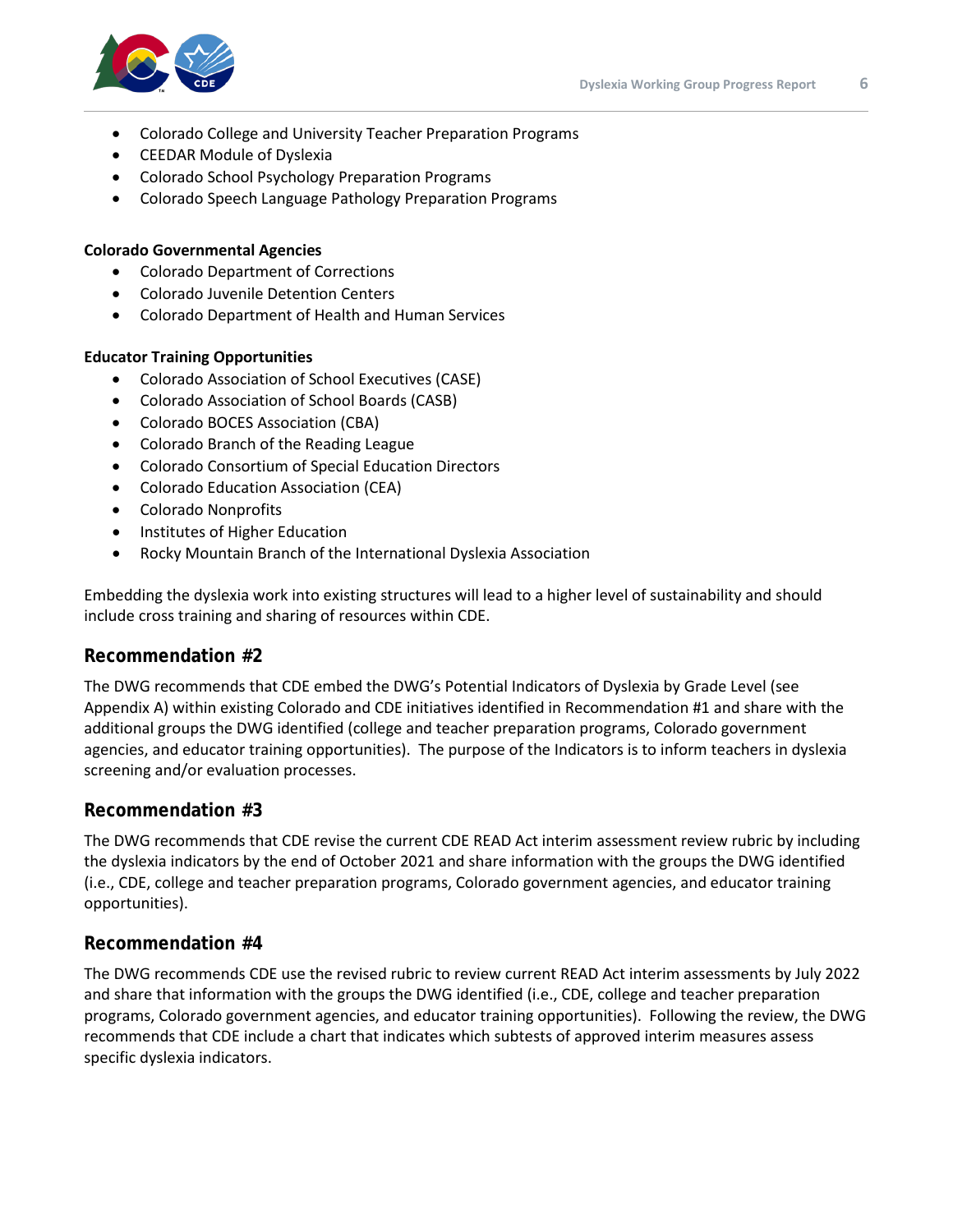

## Next Steps for the Dyslexia Working Group

For the 2021-22 school year, the DWG recommends that it continue to meet virtually through small working groups and with the entire DWG until face-to-face meetings are initiated by CDE. The focus for the DWG during the 2021-22 school year will be to:

- Advance initial and substantial recommendations to final recommendations to continue to meet its charge.
- Provide input and feedback to CDE on Dyslexia Pilot Program.
- Continue the small working group work related to dyslexia awareness training recommendations.
- Begin the small working group focused on educator preparation program recommendations.

To support the progress of the DWG, the team leads will continue to meet with the DWG facilitator in between whole group meetings and will meet with University of Oregon Dyslexia Pilot Project team to share resources and identify connections.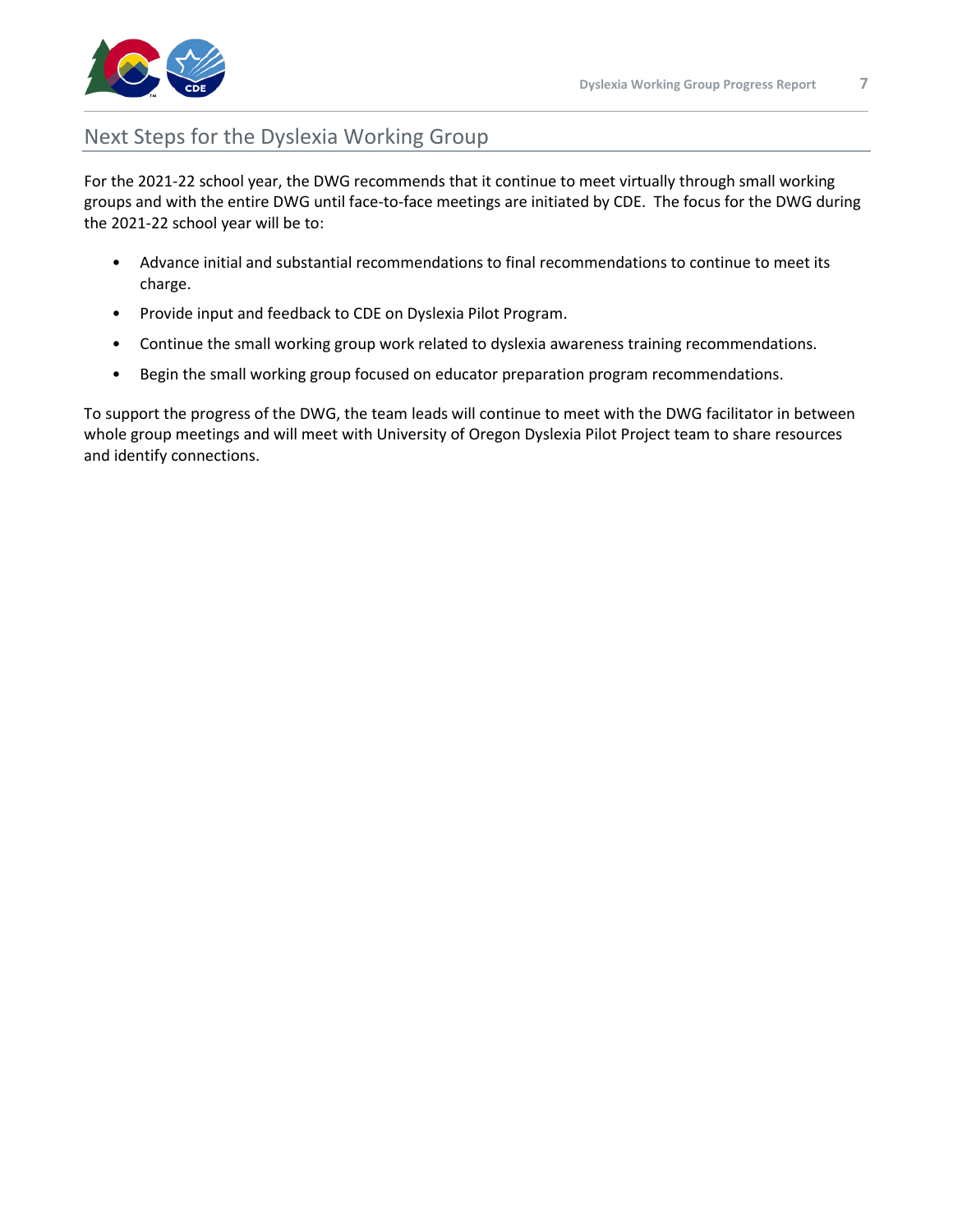

## Appendices

## Appendix A

## **Potential Indicators of Dyslexia by Grade**

Use this checklist to examine areas of struggle with students and children. Dyslexia is a specific learning disability that is neurobiological in origin. It is characterized by difficulties with accurate and/or fluent word recognition and by poor spelling and decoding abilities. Any indicators from current and previous grades can help inform decision making.

## **Preschool**

## **Language**

- ❏ Language delay (often earliest indicator)
- ❏ Trouble learning common nursery rhymes
- ❏ Mispronounced words; persistent baby talk
- ❏ Difficulty in learning/remembering names of letters/numbers
- ❏ Difficulty learning/remembering days of the week, numbers, or other sequences

## **Pre-Reading/Early Literacy**

- ❏ Failure to know letters in own name
- ❏ Difficulty learning sound letter correspondences
- ❏ Lack of interest/appreciation/recognition of rhymes and rhyming patterns (cat, bat, rat)

## **Social/Emotional**

- ❏ Expresses dislike for reading and other academic tasks
- ❏ Exhibits anxiety or frustration
- ❏ Avoidance behaviors

#### **Other**

- ❏ Confuses left and right/dominant hand delay
- ❏ Difficulty remembering spoken directions
- ❏ Appears distracted, unfocused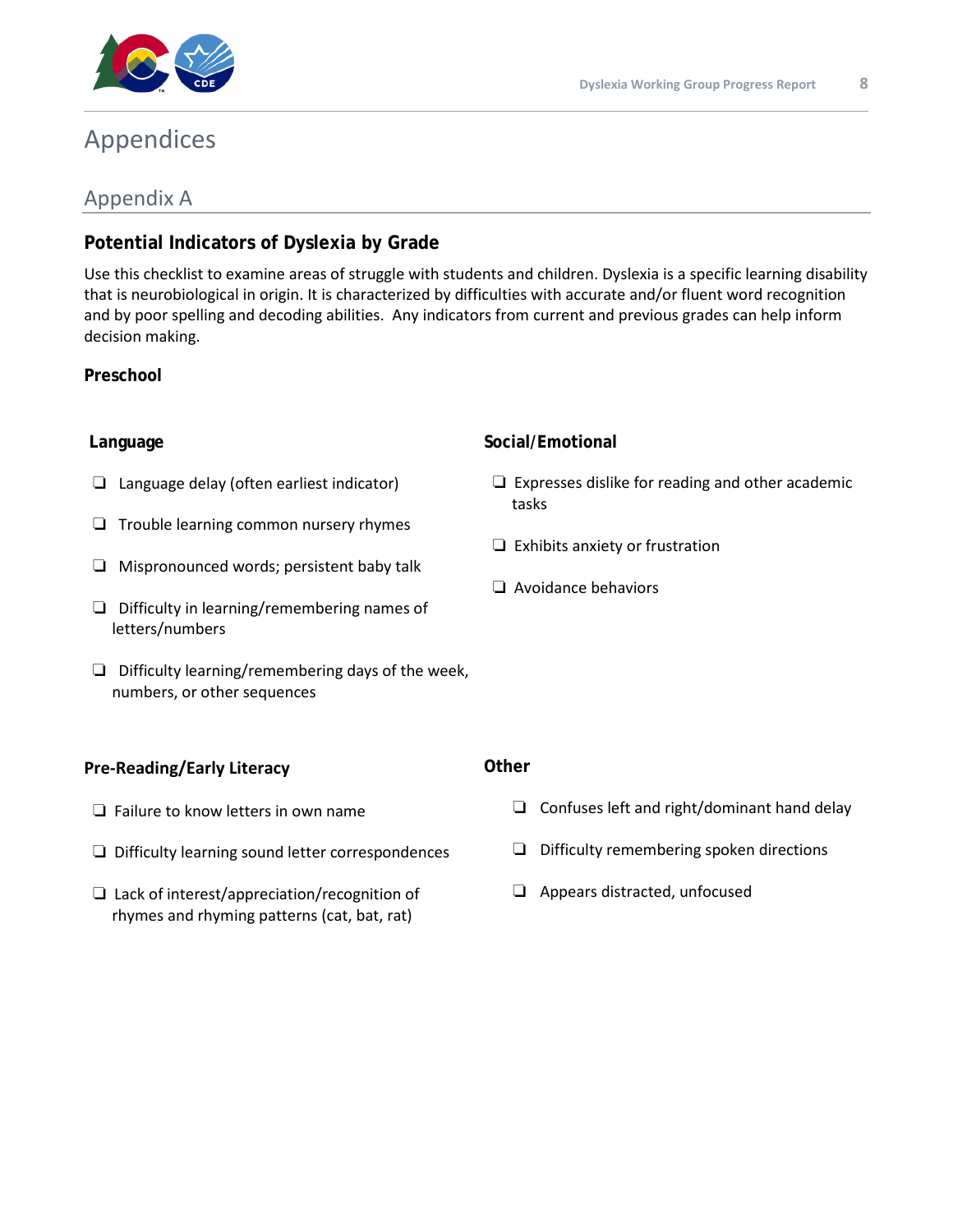

## **Kindergarten-1st Grade**

## **Are there Previous Grade Indicators?** ❑ Yes ❑ No (Check those, too) **Language** ❏ Confuses names or pronunciations of letters with similar sounds (p/b, z/s, v/f, d/t) ❏ Demonstrates poor memory for classmates' names ❏ Difficulty retrieving specific words ❏ Doesn't easily recognize that words begin with the same sound **Social/Emotional** ❏ Complaints about reading or spelling, avoidance, misbehavior when time to read ❏ Lack of motivation about school or learning ❏ Lack of confidence in learning ❏ Negative self-image compared to grade-level peers **Pre-Reading/Early Literacy Other**

❏ Failure to understand that words come apart

(batboy > bat boy)

- ❏ Inability to associate letters with sounds (learning sound letter correspondences)
- ❏ Reading errors show no connection to sounds of letters (big read as goat)
- ❏ Inability to read or sound out common one-syllable words (cat, map, nap)
- ❏ History of reading problems with parents or siblings
- $\Box$  Trouble easily clapping hands to rhythm of a song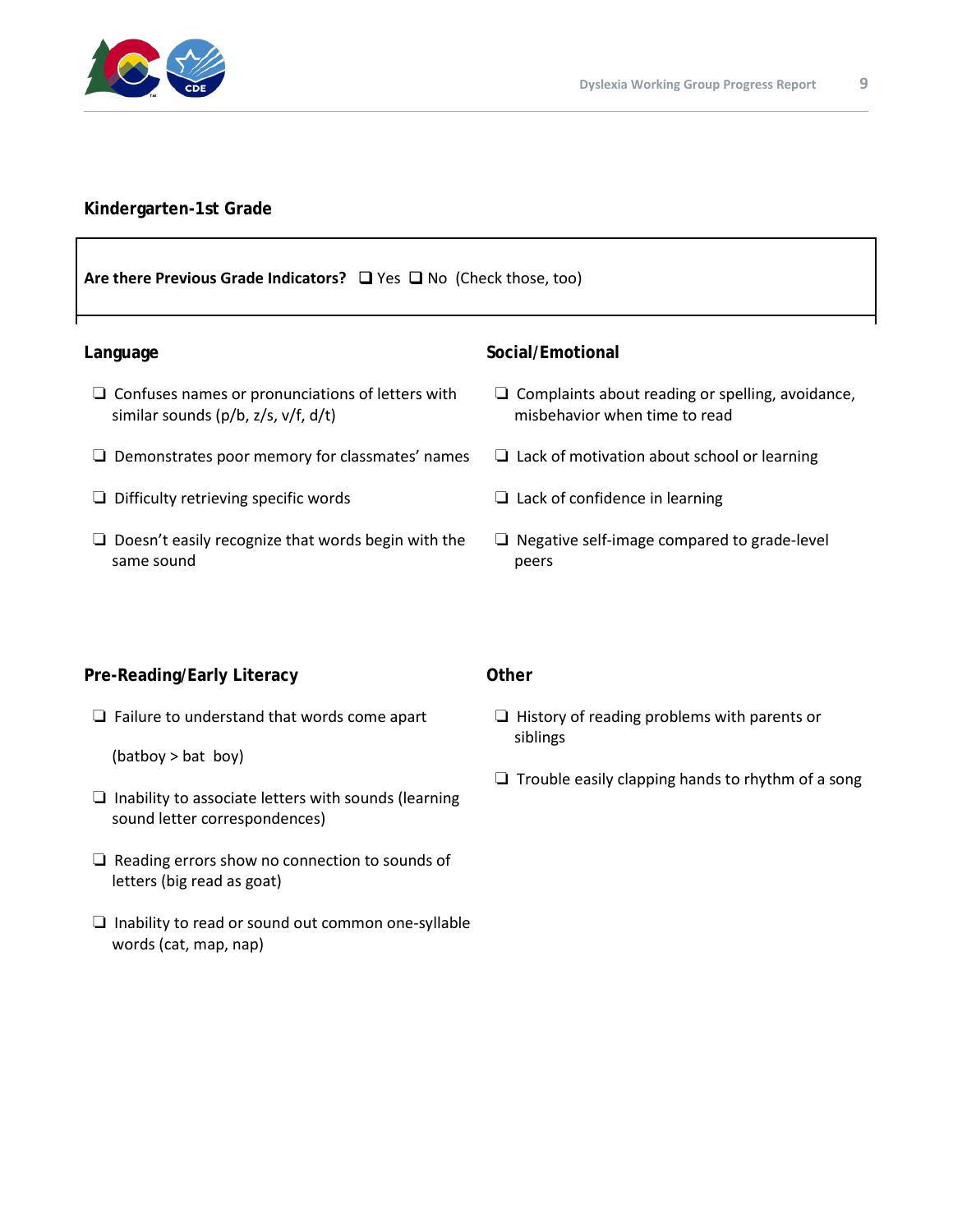

## **2nd Grade - 6th Grade**

## **Are there Previous Grade Indicators?** ❑ Yes ❑ No (Check those, too)

#### **Reading** ❏ Relies on pictures or memorization when reading  $\Box$  Has trouble reading/spelling sounds in sequential order  $\Box$  Confuses similar looking letters and words (b/d, p/q, was/saw) ❏ Difficulty reading/sounding out multisyllabic words ❏ Lack of strategy in decoding ❏ Slow progress in reading ❏ Trouble reading unknown words ❏ Frequent guessing  $\Box$  Inability for reading function words (that, at, in) ❏ Omits parts of words when reading ❏ Oral reading full of substitutions, omissions, mispronunciations ❏ Choppy, labored, word by word reading **Language** ❏ Mispronunciation of long words, or fracturing of words (cinnamon for synonym) ❏ Difficulty breaking spoken words apart into sounds or syllables ❏ Speech is not fluent ❏ Use of imprecise language (stuff, things) ❏ Difficulty retrieving correct word/confusing words that sound alike (lotion/ocean, tornado/volcano) ❏ Trouble remembering dates, names, telephone numbers, lists, rote memorization ❏ Difficulty remembering isolated pieces of verbal information ❏ Need time for oral response or inability to provide quick verbal response ❏ May have much to say, but provides little specific detail

❏ Lacks inflection, prosody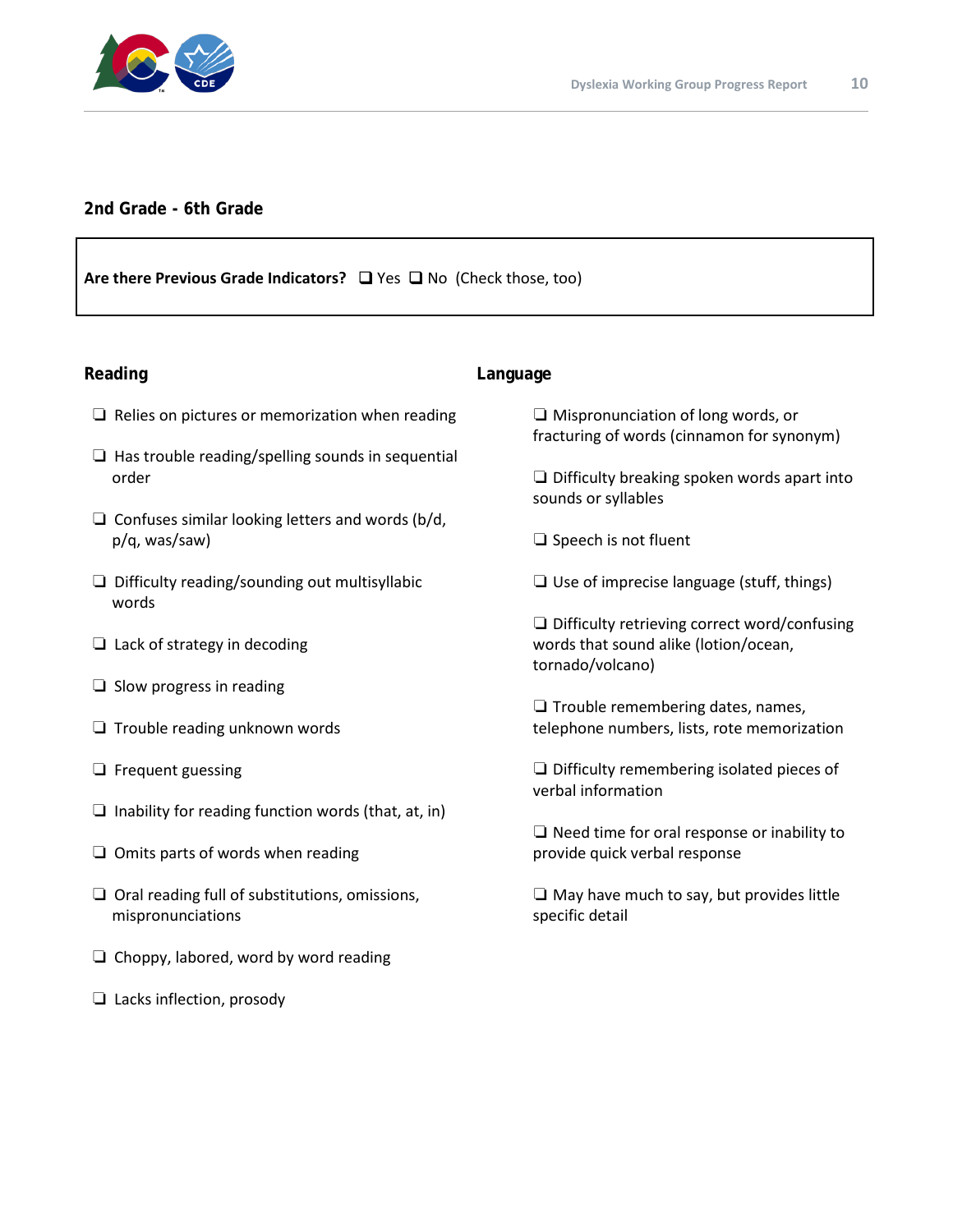

- ❏ Lacks interest in books and shared reading activities
- ❏ Fails to understand age-appropriate stories
- ❏ Keeping up with comprehension on longer reading assignments
- ❏ Difficulty making inferences, predicting outcomes, drawing conclusions

## **Writing**

- ❏ Spells words incorrectly, even in high frequency words (was, then, were)
- ❏ Spells words phonetically
- ❏ Difficulty proofing written work
- ❏ Poor/Messy handwriting

## **Social/Emotional**

- ❏ Complaints about reading or spelling, avoidance, misbehavior when time to read
- ❏ Lowered self-esteem
- ❏ Anxiety
- ❏ Lack of motivation about school or learning
- ❏ Lack of confidence in learning
- ❏ Negative self-image compared to grade-level peers

### **Other**

- $\Box$  History of reading problems with parents or siblings
- ❏ Suffers writing/reading/task fatigue
- ❏ Poor performance on multiple choice tests
- ❏ Inability to complete tests on time
- ❏ Trouble reading word problems (math)
- ❏ Difficulty memorizing multiplication tables
- ❏ Tendency to solve math problems in head vs. on paper
- ❏ Difficulty expressing or indicating when he/she does not understand
- ❏ Requests multiple repetitions of instructions/directions with little improvement in comprehension
- ❏ Inability to complete homework/excessive homework
- ❏ Unorganized, difficulty keeping track of assignments, work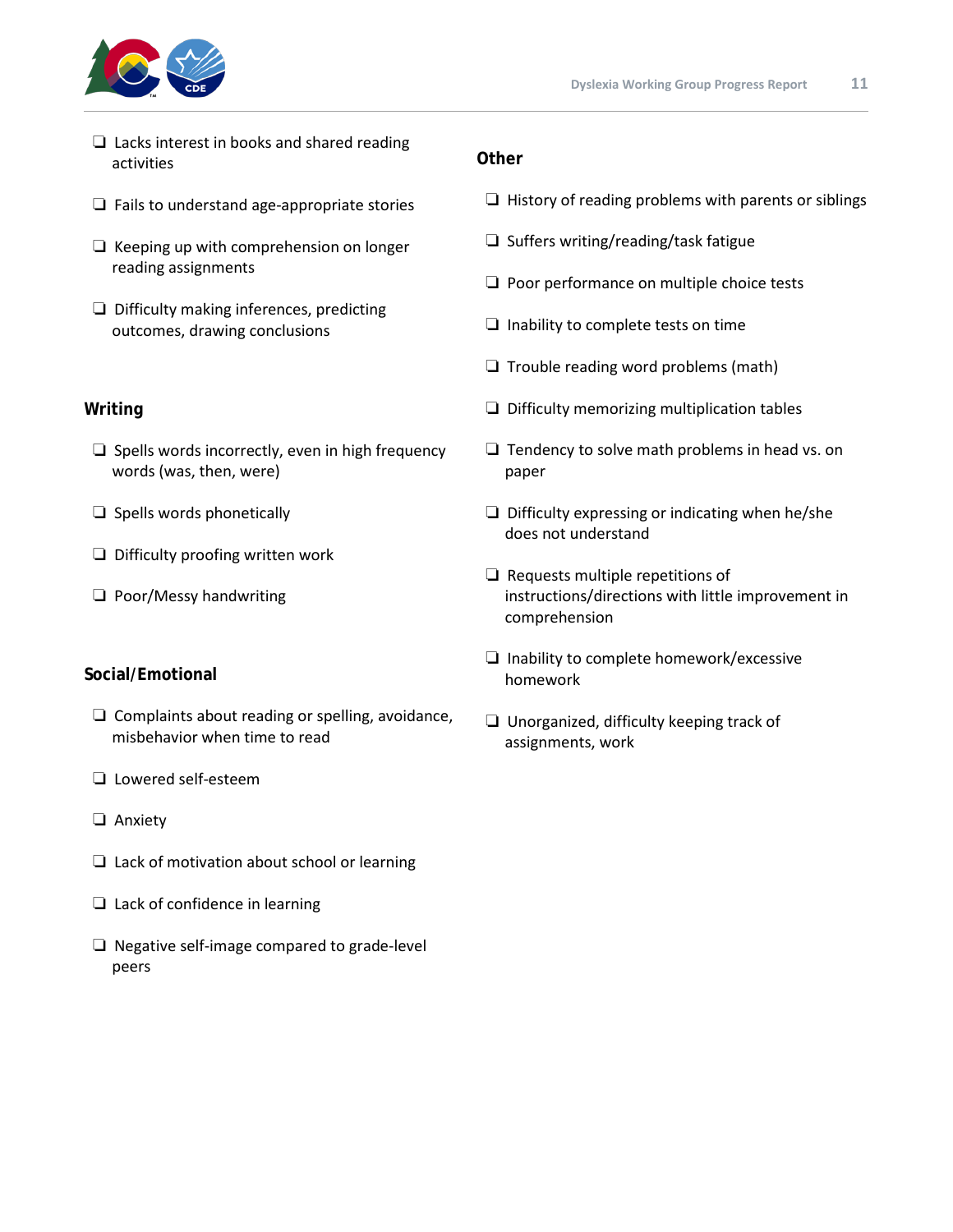

### **6th Grade and On**

**Are there Previous Grade Indicators?** ❑ Yes ❑ No (Check those, too)

| Reading                                                                            | Language                                                                                          |
|------------------------------------------------------------------------------------|---------------------------------------------------------------------------------------------------|
| $\Box$ Rarely reads for pleasure                                                   | $\Box$ Pauses or hesitates, uses "um", "like" repeatedly                                          |
| $\Box$ Avoids reading aloud                                                        | $\Box$ Not fluent or anxious when speaking                                                        |
| $\Box$ Hard time making inferences and/or<br>understanding sarcasm                 | $\Box$ Often pronounces names incorrectly, avoids<br>vocabulary words that might be mispronounced |
| Writing                                                                            | $\Box$ Talks in short sentences                                                                   |
| $\Box$ Spells words incorrectly, even in high frequency<br>words (was, then, were) | $\Box$ Relates stories or events in a disorganized or<br>incomplete manner                        |
| $\Box$ Spells words phonetically                                                   | $\Box$ Struggles when put on spot in conversation or writing                                      |
| $\Box$ Avoids writing, handwritten responses are brief<br>and simplistic           | $\Box$ Oral vocabulary smaller than listening vocabulary                                          |
| $\Box$ Word processing compositions are disorganized<br>or lack cohesion           | $\Box$ Difficulty remembering names of people, places                                             |
|                                                                                    | $\Box$ Confuses similar sounding names                                                            |
|                                                                                    |                                                                                                   |
| Social/Emotional                                                                   | Other                                                                                             |

- ❏ Complaints about reading or spelling, avoidance, misbehavior when time to read
- ❏ Lowered self-esteem
- ❏ Anxiety
- ❏ Lack of motivation about school or learning
- ❏ Lack of confidence in learning
- ❏ Negative self-image compared to grade-level peers
- ❏ Has to study more than peers
- ❏ Difficulty with directionality, walking in building or driving
- ❏ Difficulty learning foreign language or reading music
- ❏ History of reading or foreign language problems with family members